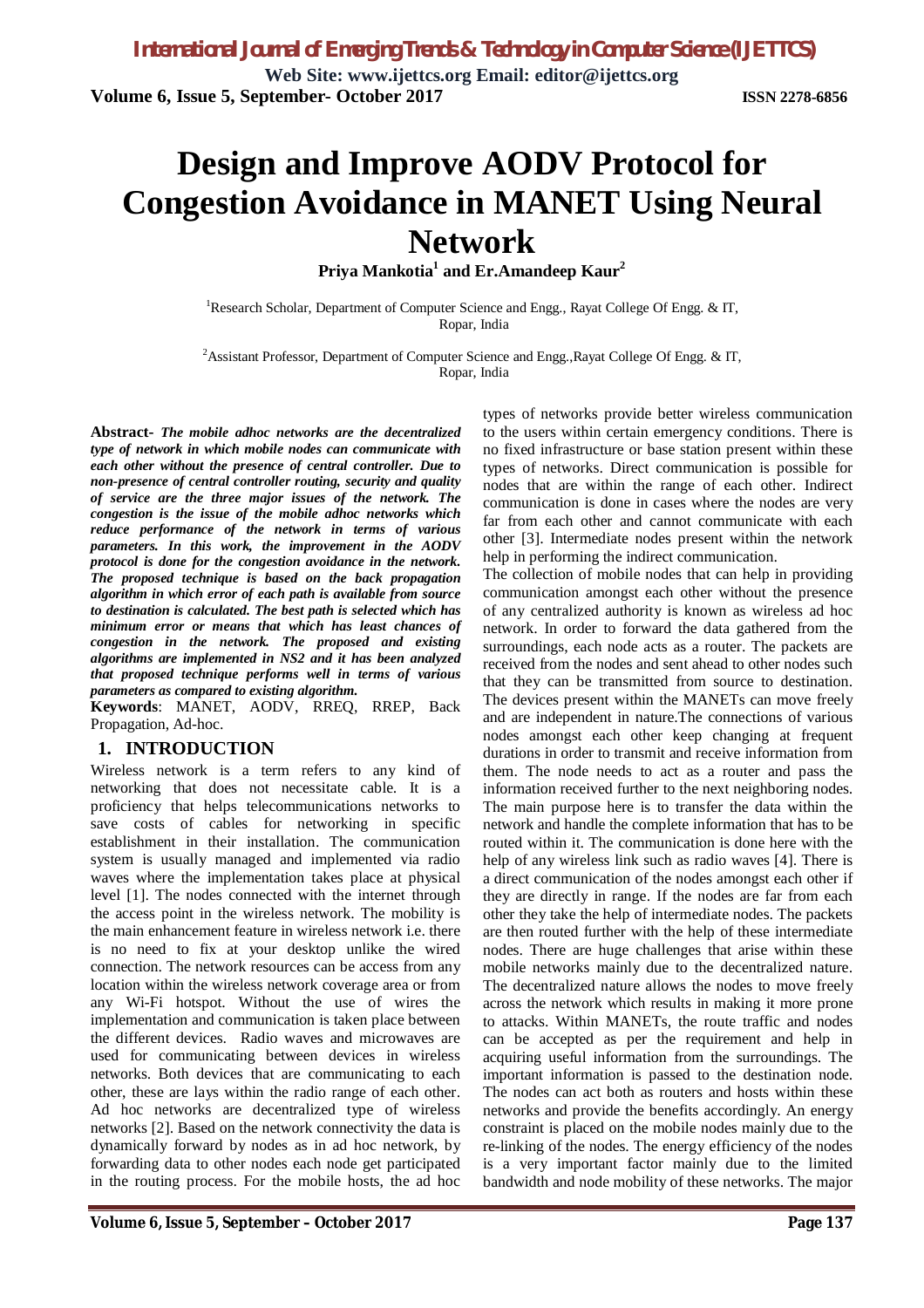**Web Site: www.ijettcs.org Email: editor@ijettcs.org**

#### **Volume 6, Issue 5, September- October 2017 ISSN 2278-6856**

factors which also cause an affect here are the change in topology, the unreliable communication in the design and the energy consumption of the nodes. In order to control all such factors and enhance the performance of the network, there are various routing protocols used. The amount of energy consumed by the nodes present within the protocols defines the efficiency of the respective routing protocol. The routing of traffic within the network is also an important factor to be computed when selecting a routing protocol.

#### **1.1. Ad-hoc on Demand Vector (AODV)**

An on-demand routing protocol which helps in adapting the network as per the changes being made within it is known as the AODV routing protocol. Messages are sent to the affected nodes in the case where a link fails. All the routes are invalidated when the link fails with the help of the information that is gathered. The overhead of memory is lower within the AODV protocol which helps in building the unicast routes across the source and destination. This results in reducing the network utilization. As the routes are built on demand there is less routing traffic within the network. A connection is established amongst the nodes as per the demand. A connection is established amongst the nodes which can help in building multihop routes between the mobile nodes present within it. AODV defines three messages: Route Requests (RREQs), Route Errors (RERRs) and Route Replies (RREPs). In order to discover and control the routing within the network from source to destination, these messages are used. The routes can be identified and handled from source to destination with the help of UDP packets in the network. in order to create a link amongst two nodes, the source node generates a route request packet which is transmitted to the neighboring nodes. A Route Reply message is sent to the source node in case any node is ready to establish a path. The routes are cached from the originator of the RREP to all the nodes to which the message has been sent. A Route request Error message is generated after the route has been established.





In the figure 1, the packets are broadcasted to the neighboring nodes with the help of RREQ. Further the table is updated with the information. Till there is an appropriate destination found, the packets are forwarded by the nodes. The sequence number and broadcast ID of each node is maintained by it [5]. The broad cast ID is initiated for each RREQ. An RREQ is identified in a unique manner with the help of IP of the node. The route that contains

minimum number of hop counts in chosen to be the final route across which the communication has to be done.

#### **2.LITERATURE REVIEW**

In this paper [6], they introduced about congestion control is a key problem in mobile ad-hoc networks. Congestion has a severe impact on the throughput, routing and performance. Identifying the occurrence of congestion in a Mobile Ad-hoc Network (MANET) is a challenging task. The congestion control techniques provided by Transmission Control Protocol (TCP) is specially designed for wired networks. There are several approaches designed over TCP for detecting and overcoming the congestion. This paper considers design of Link-Layer congestion control for ad hoc wireless networks, where the bandwidth and delay measured at each node along the path. Based on the cumulated values, the receiver calculates the new window size and transmits this information to the sender as feedback. The sender behavior is altered appropriately. The proposed technique is also compatible with standard TCP

In this paper [7], they presented the ad hoc connections, which open many opportunities for MANET applications. In ad hoc network nodes are movable and there is no centralized management. Routing is an important factor in mobile ad hoc network which not only works well with a small network, but also it can also work well if network get expanded dynamically. Routing in MANETs is a main factor considered among all the issues. Mobile nodes in MANET have limited transmission capacity; they intercommunicate by multi hop relay. Multi hop routing have many challenges such as limited wireless bandwidth, low device power, dynamically changing network topology, and high vulnerability to Failure. To answer those challenges, many routing algorithms in MANETs were proposed. But one of the problems in routing algorithm is congestion which decreases the overall performance of the network so in this paper we are trying to identify the best routing algorithm which will improve the congestion control mechanism among the entire Multipath routing protocols.

This paper introduced Standard congestion control cannot detect link failure losses which occur due to mobility and power scarcity in multi-hop Ad-Hoc network (MANET). Moreover, successive executions of Back-off algorithm deficiently grow Retransmission Timeout (RTO) exponentially for new route. The importance of detecting and responding link failure losses is to prevent sender from remaining idle unnecessarily and manage number of packet retransmission overhead. In contrast to Cross-layer approaches which require feedback information from lower layers, this paper operates purely in Transport layer. This paper explores an end-to-end threshold-based algorithm which enhances congestion control to address link failure loss in MANET. It consists of two phases. First, thresholdbased loss classification algorithm distinguishes losses due to link failure by estimating queue usage based on Relative One-way Trip Time (ROTT). Second phase adjusts RTO for new route by comparing capabilities of new route to the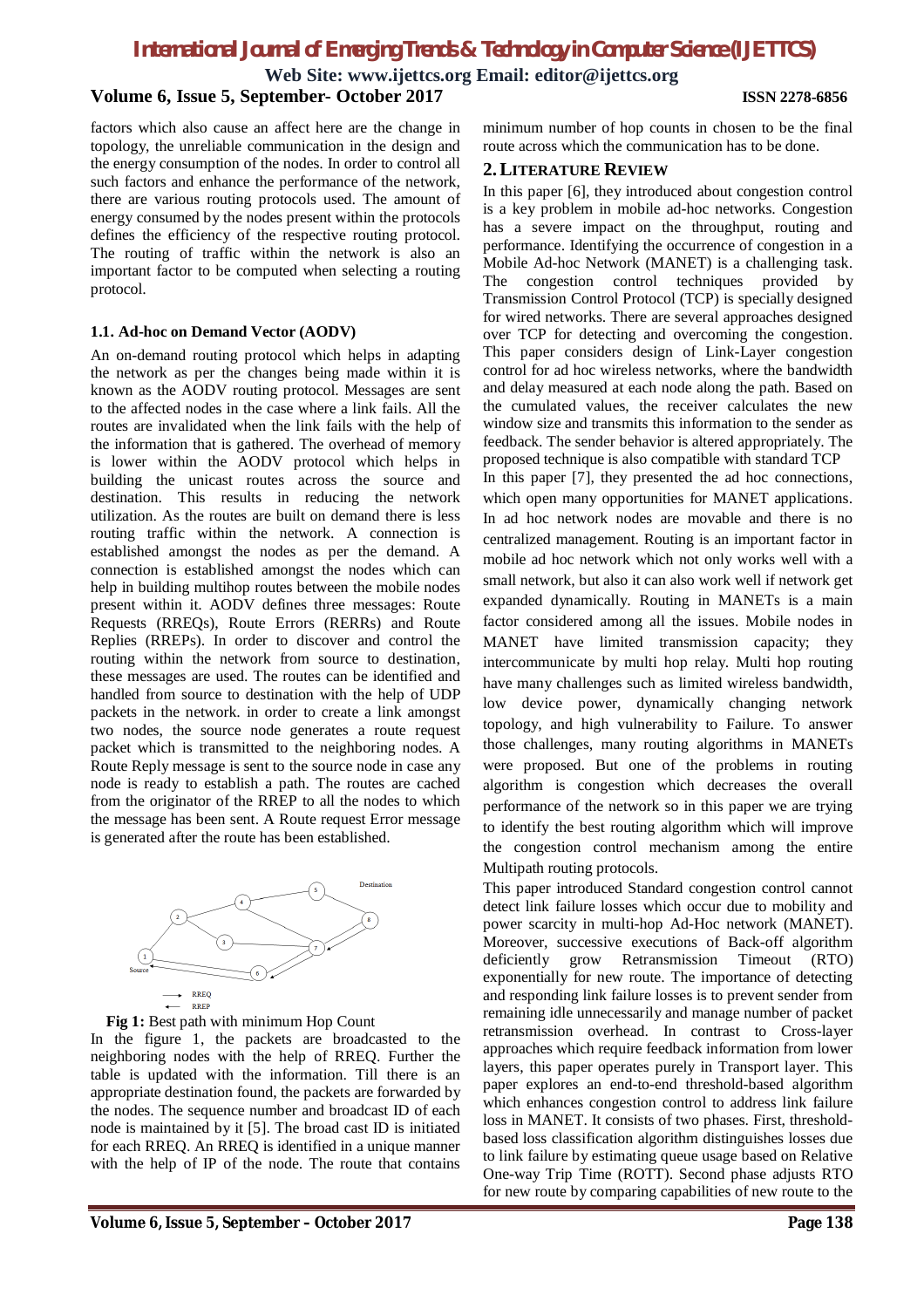**Web Site: www.ijettcs.org Email: editor@ijettcs.org**

#### **Volume 6, Issue 5, September- October 2017 ISSN 2278-6856**

broken route using available information in Transport layer such as ROTT and number of hops [8]**.**

A Congestion control is a key problem in mobile ad-hoc networks. The standard TCP congestion control mechanism is not able to handle the special properties of a shared wireless channel. Many approaches have been proposed to overcome these difficulties. Ideas and show their interrelations. Mobile agent based congestion control Technique routing is proposed to avoid congestion in ad hoc network. Some mobile agents are added in ad hoc network, which carry routing information and nodes congestion status. When mobile agent travels through the network, it can select a less-loaded neighbor node as its next hop and update the routing table according to the node's congestion status. With the aid of mobile agents, the nodes can get the dynamic network topology in time. In this paper, we give an overview over existing proposals; explain their key ideas, TCP Issues, Reduce the Congestion, delay in mobile ad-hoc network and proposed solution [9].

The ad hoc connections open many opportunities for MANET applications. In ad hoc network nodes are movable and there is no centralized management. Routing is an important factor in mobile ad hoc network which not only works well with a small network, but also it can also work well if network get expanded dynamically. Routing in MANETs is a main factor considered among all the issues. Mobile nodes in MANET have limited transmission capacity; they intercommunicate by multi hop relay. Multi hop routing have many challenges such as limited wireless bandwidth, low device power, dynamically changing network topology, and high vulnerability to Failure. To answer those challenges, many routing algorithms in MANETs were proposed. But one of the problems in routing algorithm is congestion which decreases the overall performance of the network so in this paper we are trying to identify the best routing algorithm which will improve the congestion control mechanism among the entire Multipath routing protocols. Multipath routing can improve network performance in terms of delay, throughput and reliability. Multi path routing protocols also improve load distribution, reliability, delay and energy efficiency. AODVM-PSP (Ad hoc on demand distance vector routing with path selection probability) considers delays along the path while making routing decision. The ability to forward traffic on multiple paths would be useful for customizing paths for different applications, improving reliability, and balancing load [10].

#### **3. PROPOSED METHODOLOGY**

The network in which all the mobile nodes are selfconfigured is known as the mobile ad hoc network. The nodes can join or leave the network and move freely within it as per their requirement which makes the network selfconfiguring in nature. The path is established as per the AODV routing protocol from source to certain destinationwithin the network. There are some nodes in the path having much movement than other nodes. Due to these nodes congestion problem occurs. So congestion is

responsible for performance degradation and low reliability of the network. A novel technique is proposed to overcome problem of congestion in AODV. In present work to overcome congestion problem knowledge based learning will be used. In existing work path were established on the basis of minimum hop count and fresh sequence number. As we discussed earlier there is a problem of congestion in this path. Because there is no knowledge of congestion occur in advance. So to remove this problem a novel technique is proposed, in which path is established on the basis of minimum congestion counter. There are three conditions which will be followed for the establishment of the path. These are:

- 1. Minimum Congestion counter
- 2. Minimum Hop Count
- 3. Fresh Sequence Number

Minimum Congestion counter has first priority as compare to other conditions. The path which has minimum congestion counter will be followed instead of maximum hop count and least sequence number. As shown in the fig. 3.3, nodes are deployed in the network. Source send route request message to all the nodes. Destination sends route reply message to its previous node with percentage of congestion and so. At the end source receive route reply message with congestion counter. The path which has minimum congestion counter will be selected as final path. In this way with the help of knowledge based technique packet loss problem reduce.



Fig. 2: Final path having less congestion counter

In above figure 2, source sends route request message to the entire nodes up to destination. Then destination reply back to Route reply message to its previous node. At the end it counts congestion count at the source. The path which has minimum congestion will be choosing as the final path.

#### **Proposed Algorithm**

Input: Network with finite number of nodes

Output: Efficient path from source to destination

1. Define Source and destination in the network for the path establishment

2. Source sends route request packets in the network for the path establishment to destination

3. The adjacent node of destination respond back with the route reply packets

4. Assign rating ()

4.1. Input the node number as the first input

4.2. The weight is the buffer size of the node selected in step 4.1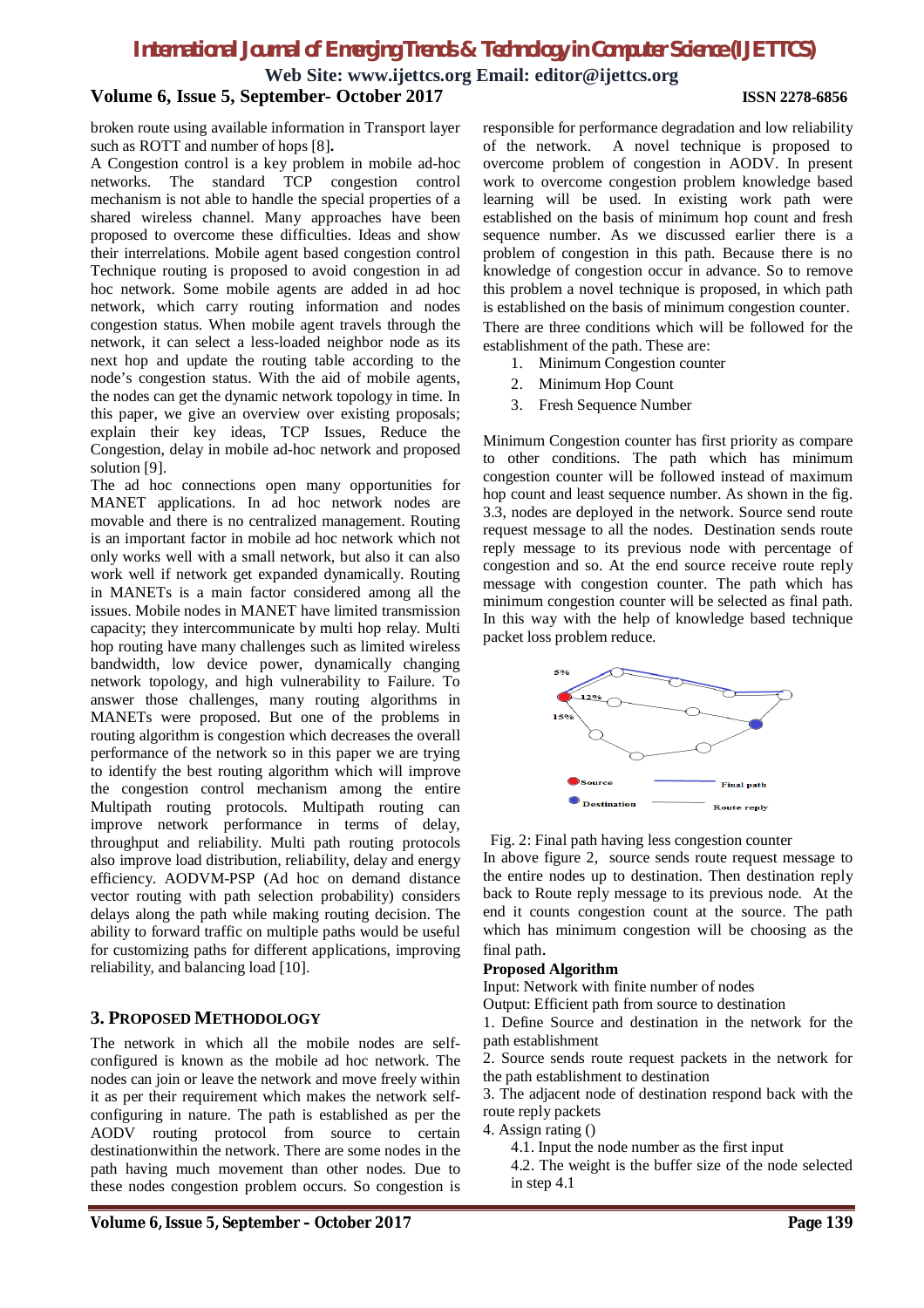# **Web Site: www.ijettcs.org Email: editor@ijettcs.org**

#### **Volume 6, Issue 5, September- October 2017 ISSN 2278-6856**

4.3 calculate error=desired output-actual output

- 5. Calculate average rating value of each path available
- 6. If (rating of path I > rating of path I+1)

7. Return best Path I

Else

Return best path I+1



#### **4. RESULTS AND DISCUSSION**

The proposed technique will be implemented in NS2 and compared with the basic AODV protocol for the congestion avoidance. The simulation parameters are described in table 1

| <b>Table 1:</b> Simulation table |                  |
|----------------------------------|------------------|
| Parameters                       | Values           |
| Channel                          | Wireless channel |
| Antenna type                     | Omi-directional  |
| No of nodes                      | 24               |
| Area                             | 800*800          |
| Range                            | 18 meter         |
| Frequency                        | $2.4$ Ghz        |



As shown in figure 3, the comparison of proposed and existing technique is done in terms of packetloss. It has been analyzed that packetloss of proposed technique is less due to congestion avoidance in the network.



#### **Fig 4:** Throughput Comparison

As shown in figure 4, the network throughput of proposed technique is increased at steady rate due to congestion avoidance in the network as compared to existing technique in the network

#### **Volume 6, Issue 5, September – October 2017 Page 140**